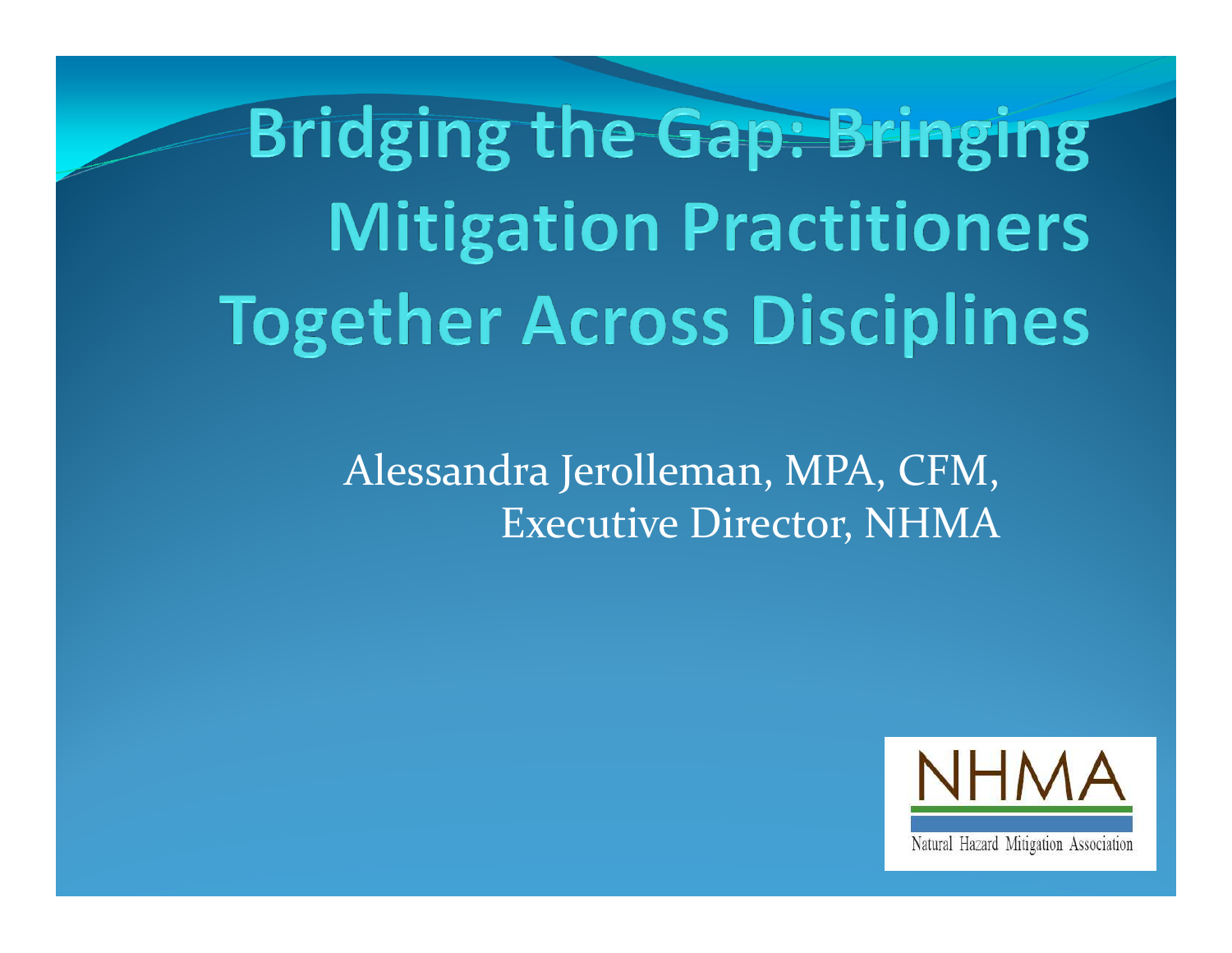# Agenda

Opening Remarks

What is NHMA?

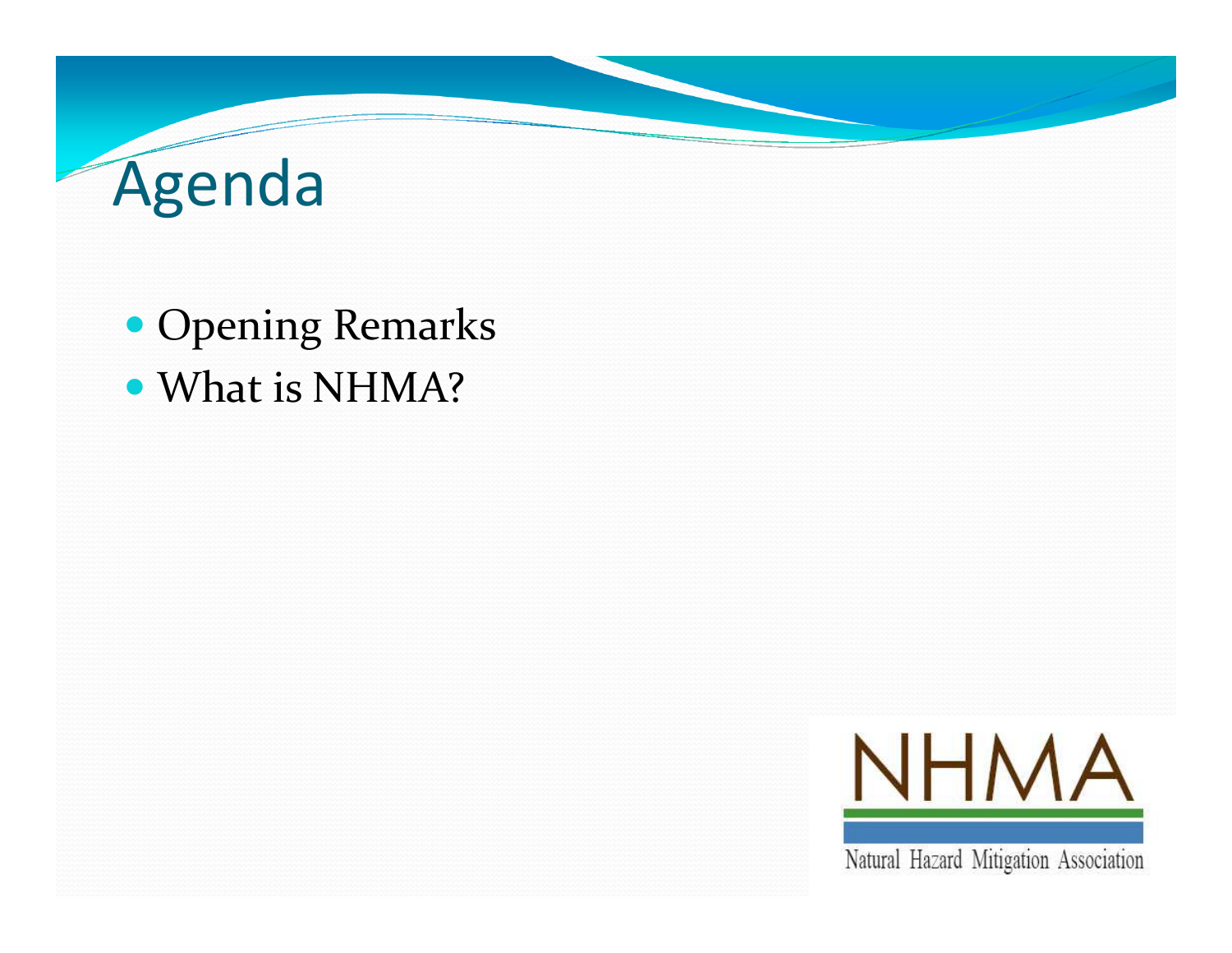# Opening Remarks

- Hazard Mitigation as the foundation of decent, safe, sanitary, affordable and sustainable communities
- Working together instead of in parallel or recreating the wheel
- NAI principles applied to Hazard Mitigation in general
- Patchwork Quilt approach

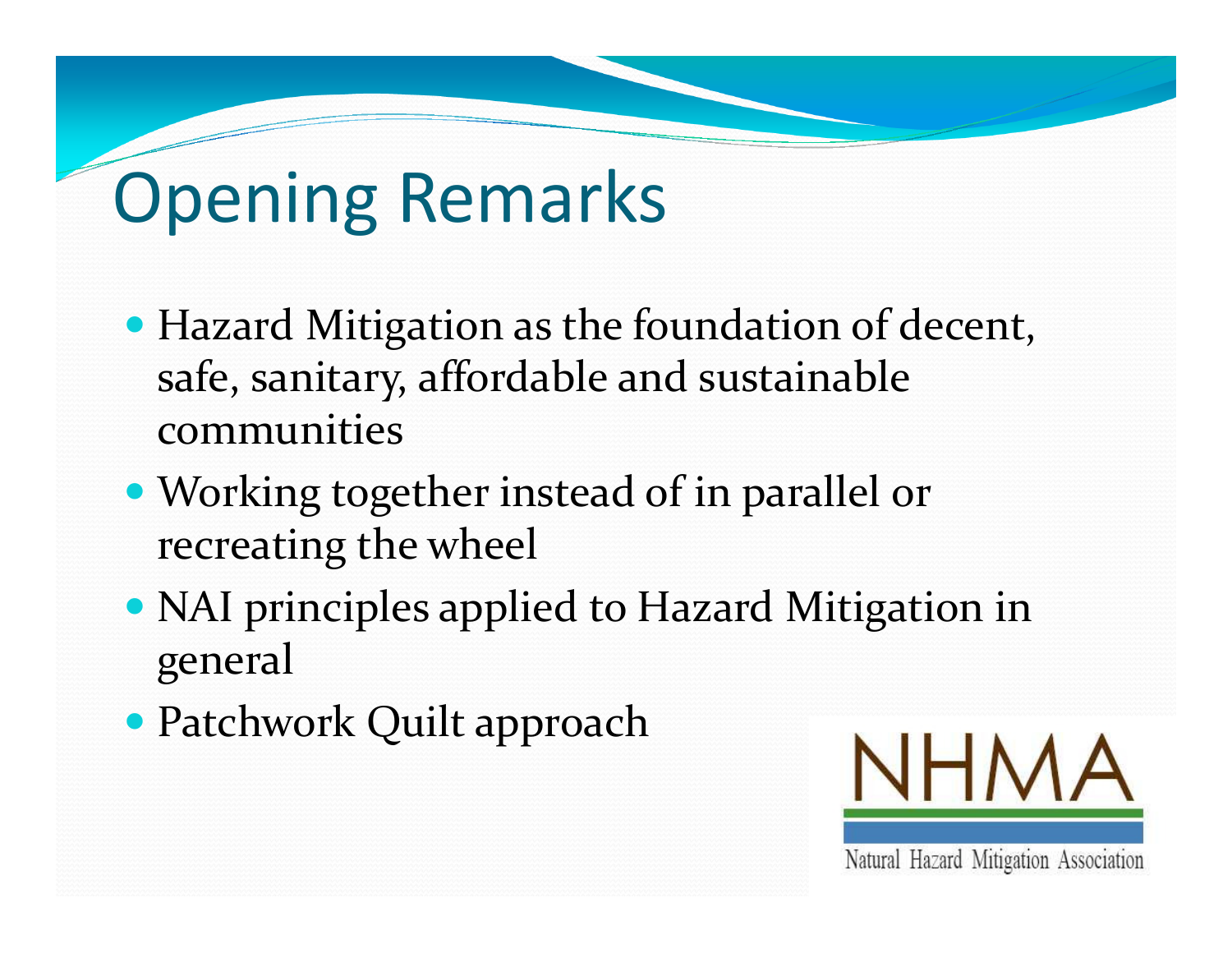#### **What is NHMA?**

#### NHMA WAS CREATED TO BRING TOGETHER THE VARIOUS INDIVIDUALS AND ORGANIZATIONS WORKING IN THE FIELD OF HAZARD MITIGATION.

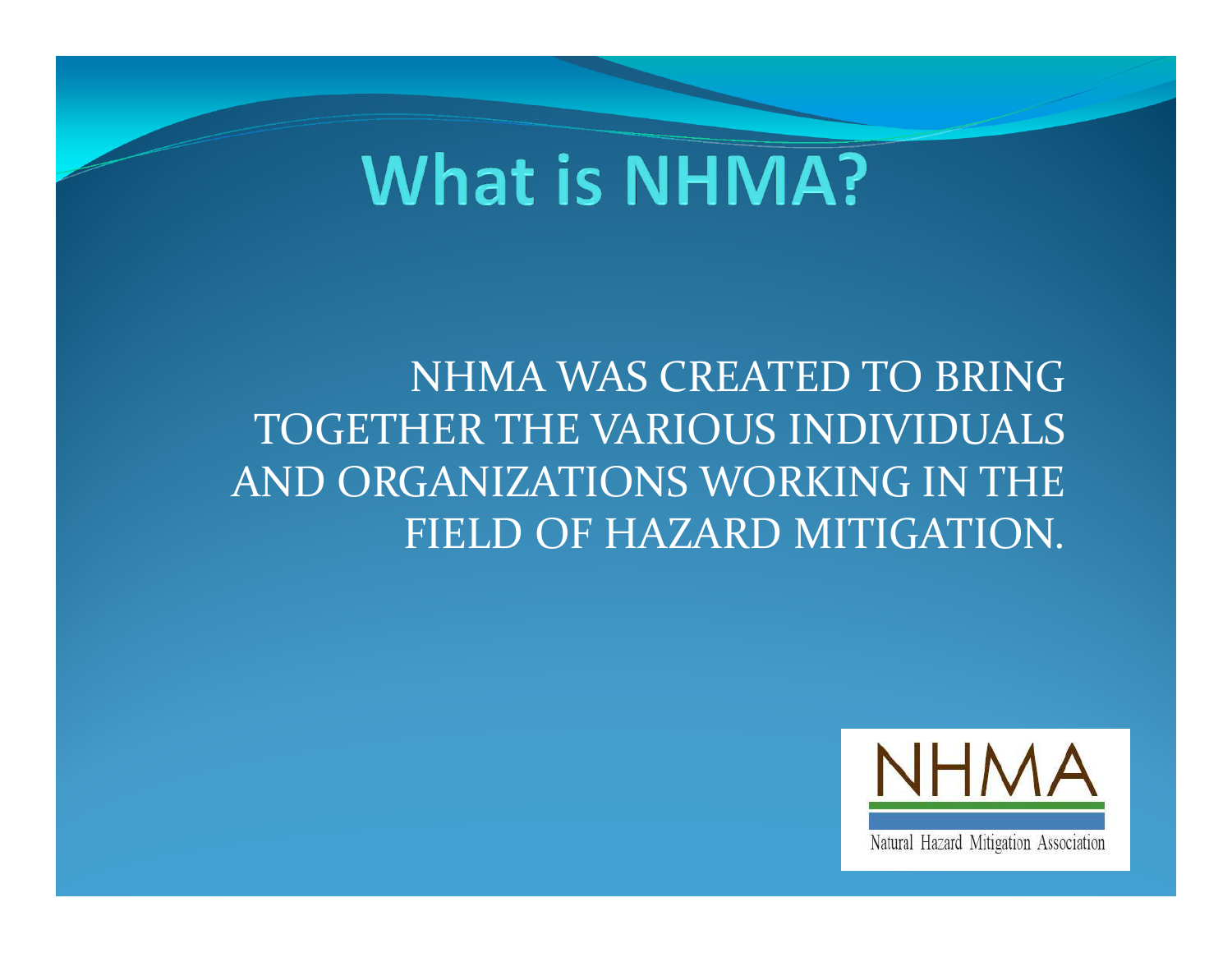### NHMA Membership Includes

- People wanting to make a difference and work towards reducing losses from disasters
- Engineers, planners, floodplain mangers, government officials, community activists, academics, practitioners, students, etc.
- People involved in building resilient organizations and communities

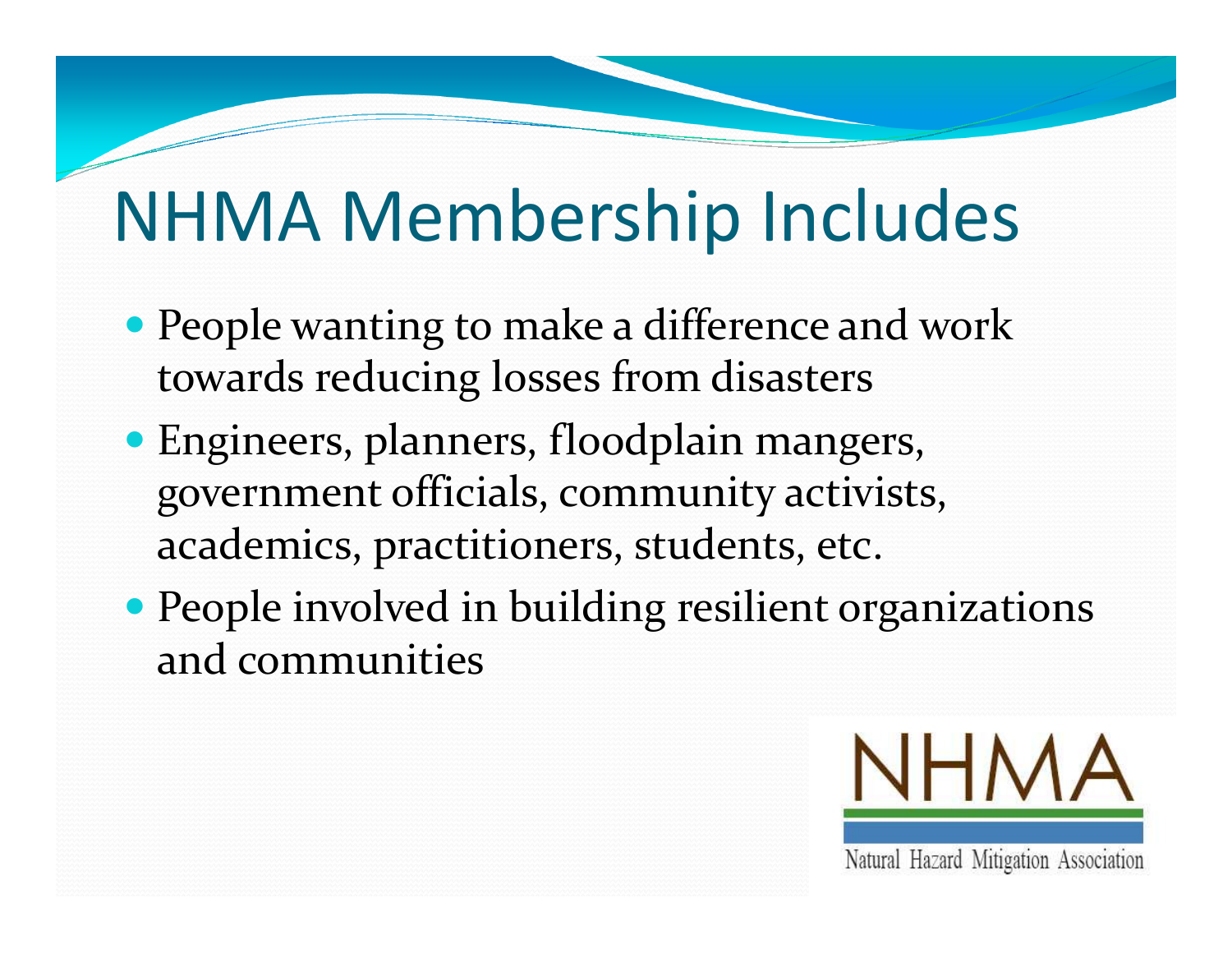# NHMA Goals

- Forum for professionals
- Source of training and technical information
- Voice for hazard mitigation practitioners
- Achieve a culture of mitigation
- Social component of mitigation
- Professionalization
- Develop more effective mitigation programs for the whole community

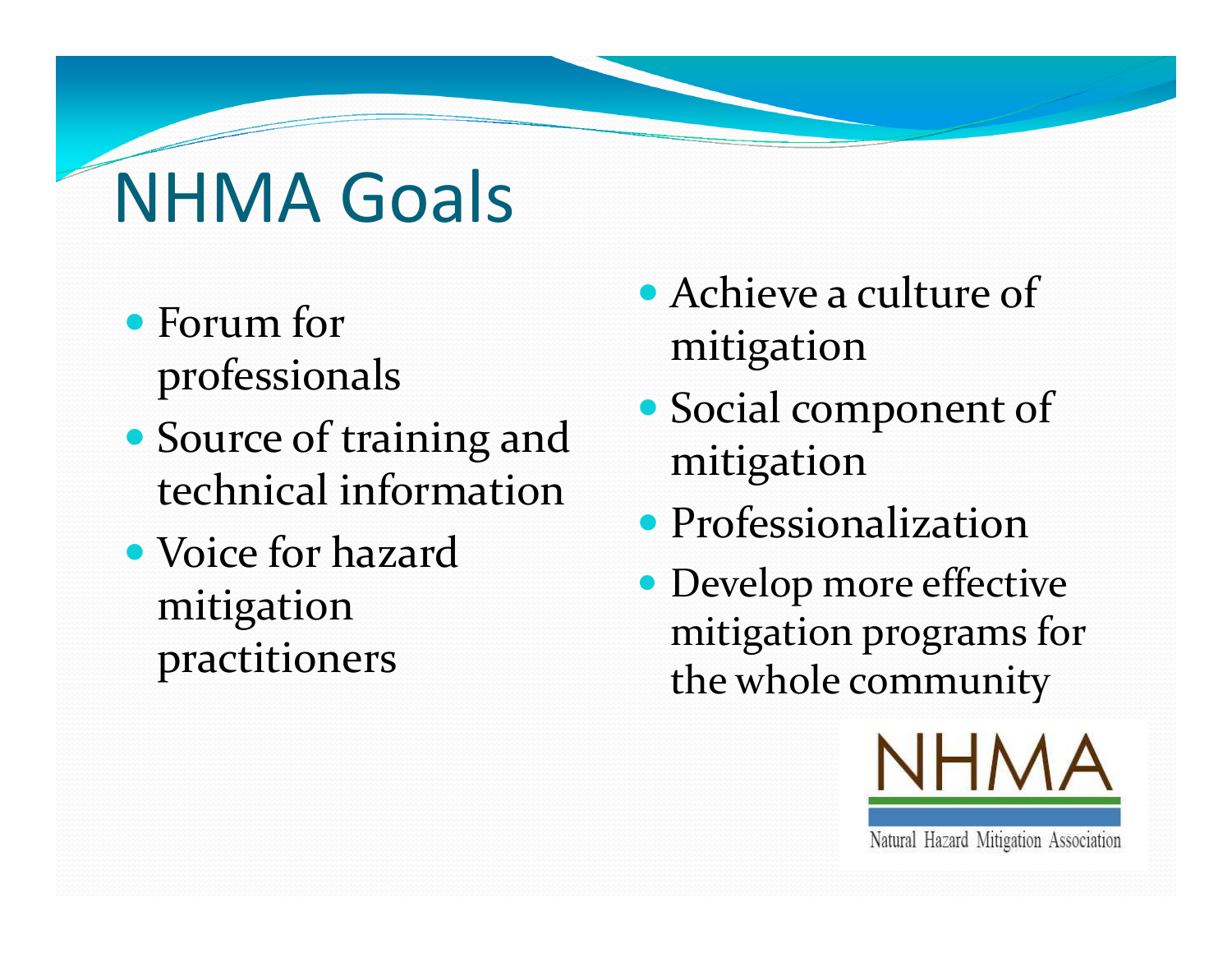### NHMA Activities

- MOU with FLASH
- Partner in the SUFC
- **Tri-Chair for the National Mitigation Collaborative** Alliance
- Testimony before state legislatures
- Workshops such as Patchwork Quilt
- Yearly conference beginning in 2010

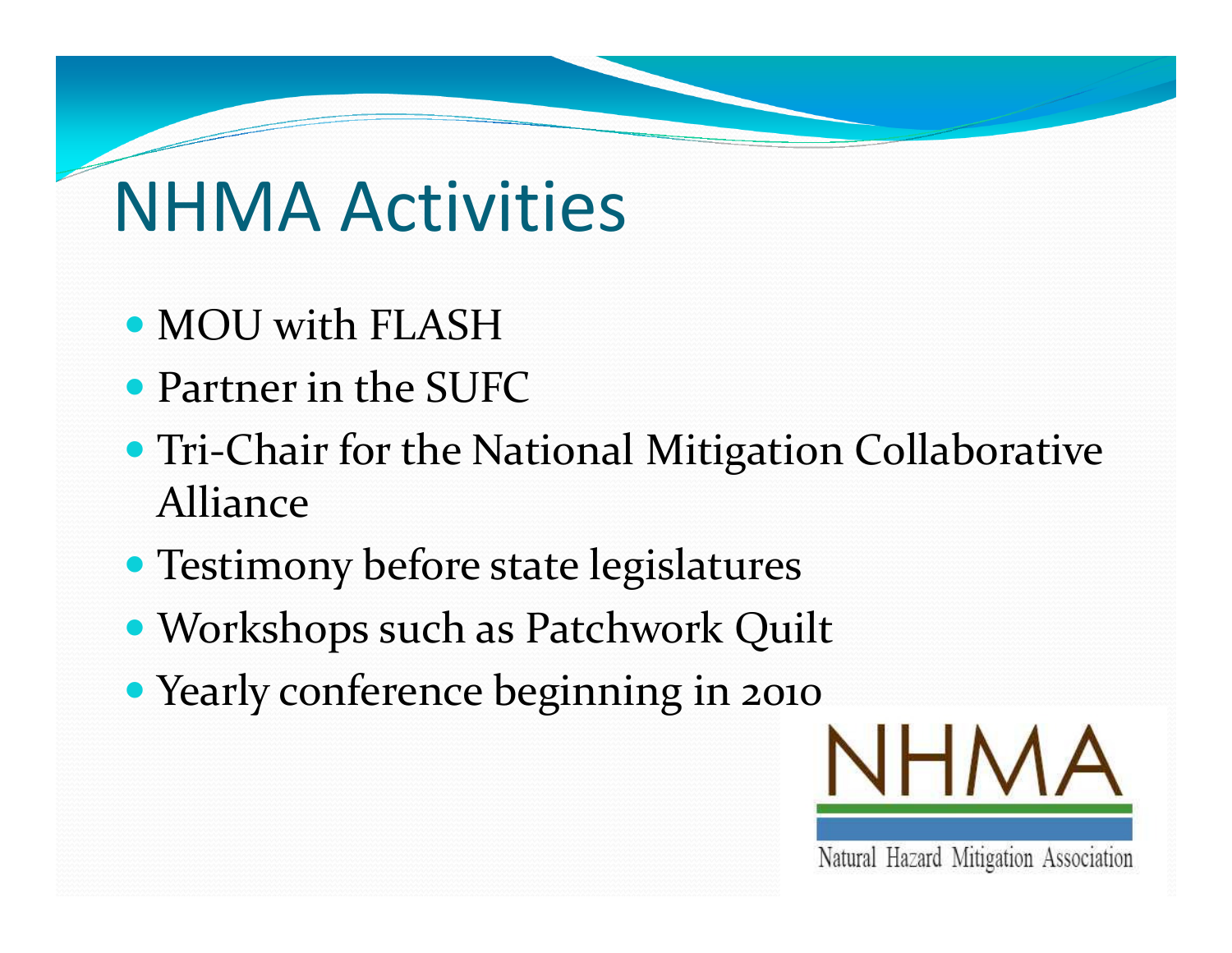#### NHMA Activities

- Work with ABA and APA
- Collaboration with ASFPM
- Active member list serv
- Comments provided on NFIP Reform, NDRF, and various technical publications.